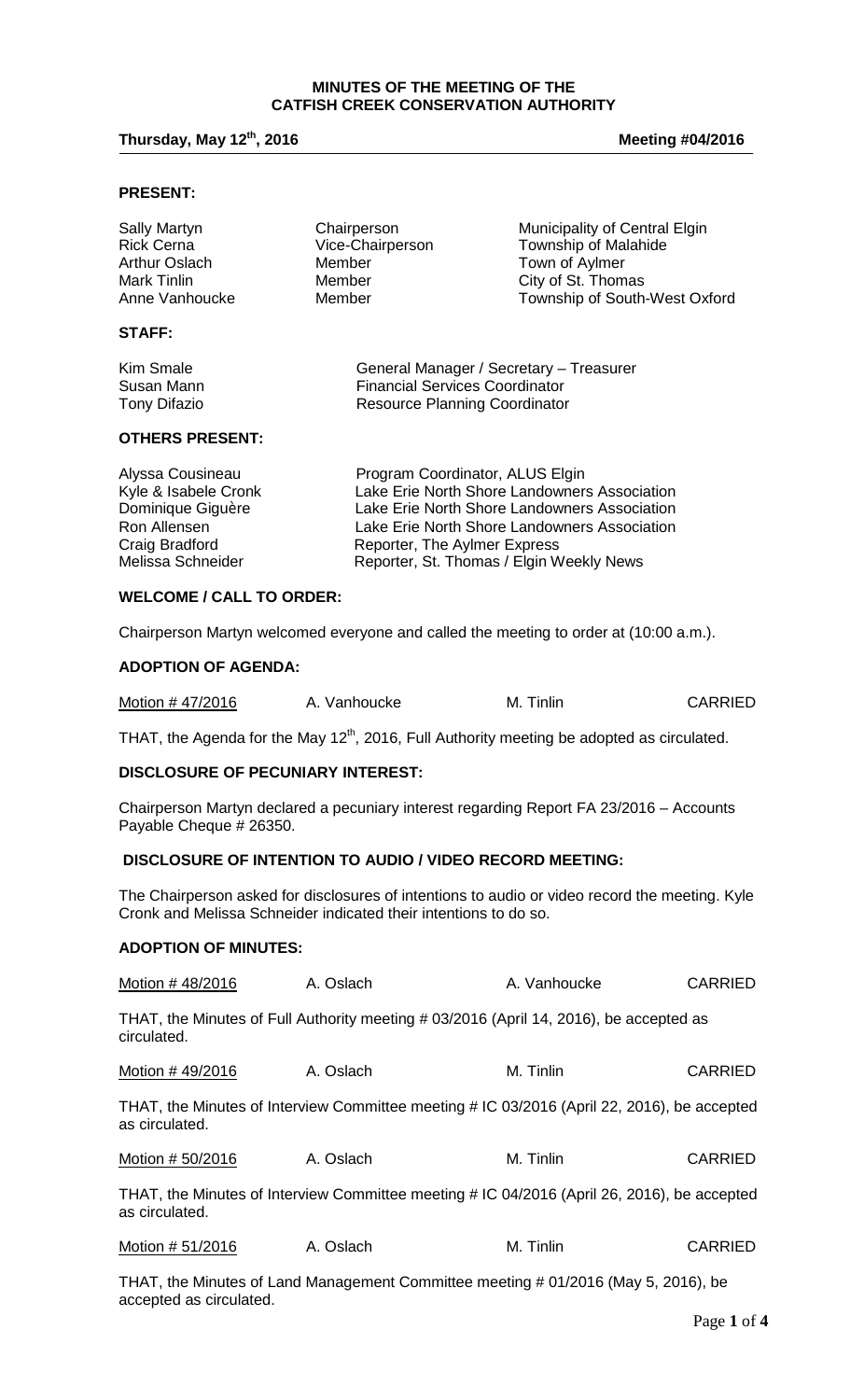### **BUSINESS ARISING FROM MINUTES:**

No one reported any outstanding business to discuss from the previous Minutes.

#### **PUBLIC / SPECIAL DELEGATIONS:**

a) Alyssa Cousineau – Alternative Land Use Services (ALUS) Program:

Chairperson Martyn introduced Alyssa Cousineau to give a presentation on the Alternative Land Use Services (ALUS) Program.

Alyssa began her talk by saying that she was hired in January as the new ALUS Elgin Program Coordinator. She provided the Board with some background information on her post-secondary education and related work experience. Alyssa noted that the ALUS Program is governed by a local committee made up of farmers, ranchers and other local stakeholder groups. She described the goal, the eight (8) founding principles, the overall benefits, the types of agricultural lands eligible for annual payments, how to apply and the main funding partners of the ALUS Program. To date, the ALUS Elgin Program has involved 26 participants and 64 projects totaling 110 acres of marginal, inefficient, and fragile farmland being converted into natural areas.

The Chairperson thanked Alyssa for the informative PowerPoint presentation and the brochures describing the ALUS Program. Additional information is available by contacting Alyssa at 519-842-4242, ext. 263, or [aluselgin@lprca.on.ca.](mailto:aluselgin@lprca.on.ca)

#### **REPORTS:**

Report FA 21/2016 – Monthly Staff Reports, was presented, discussed, and resolved.

Motion # 52/2016 A. Vanhoucke A. Oslach CARRIED

THAT, Staff Reports for the month of April, 2016, be noted and filed.

Report FA 22/2016 – April Summary of Revenue and Expenditures, was presented, discussed, and resolved.

Motion # 53/2016 A. Vanhoucke R. Cerna CARRIED

THAT, Report FA 22/2016, be noted and filed.

Report FA 23/2016 - Accounts Payable, was presented, discussed, and resolved.

**Chairperson Martyn abstained from discussing and voting on Report FA 23/2016, due to a pecuniary interest.** 

**Vice-Chairperson Cerna called the vote on the Motion.**

Motion # 54/2016 A. Vanhoucke A.Oslach CARRIED

THAT, Accounts Payable totaling \$65,246.95, be approved for payment as presented in Report FA 23/2016.

Report FA 24/2016 – Southwestern Ontario Regional Envirothon Competition, was presented, discussed, and resolved.

Motion # 55/2016 A. Vanhoucke A. Oslach CARRIED

THAT, Report FA 24/2016, be noted and filed.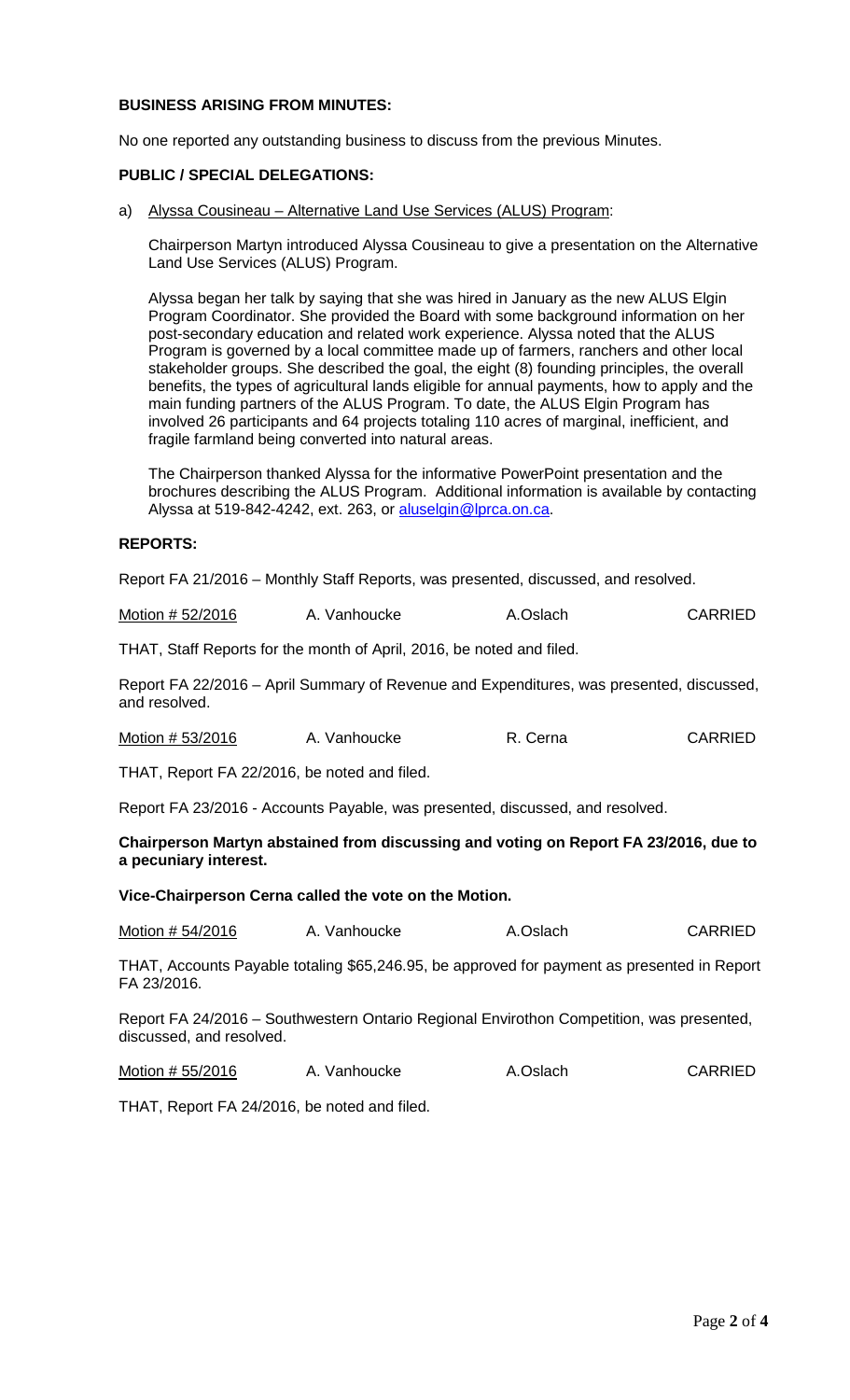#### **GENERAL MANAGER / SECRETARY-TREASURER'S REPORT:**

a) Land Management Committee Meeting:

 The General Manager / Secretary-Treasurer provided the members with an update on two of the items discussed at the recent Land Management Committee meeting. The revised Maintenance Agreement with the Ontario Police College Path of Honour Committee has been signed. A start up meeting with the Committee was held on May  $11<sup>th</sup>$ , 2016. Rylett Limited completed the final inspection of the Poplar Hill Washroom Accessibility Renovations Project on May  $9<sup>th</sup>$ , 2016.

b) Section 39 Funding Agreements:

The 2016-2017 Section 39 Funding Transfer Payment Agreements have been received from the Ministry of Natural Resources and Forestry. The 2016-2017 funding allocations remain the same as in 2015-2016.

## **UNFINISHED BUSINESS:**

None

## **CHAIRPERSON'S / BOARD MEMBER'S REPORT:**

None

#### **NOTICE OF MOTIONS / NEW BUSINESS:**

Member Oslach asked for a Motion to reconsider a previous decision regarding Report FA 63/2015 - Elgin County Shoreline Management Plan.

Chairperson Martyn responded by saying that a written Notice of Motion is required for any items that are not shown on the Approved Agenda for the meeting. Member Oslach was asked to prepare a written Motion that could be included on the Agenda of the next meeting.

#### **CORRESPONDENCE:**

- a) Not Copied:
	- Correspondence Register for April, 2016.
- b) Copied:
	- Ministry of Natural Resources and Forestry  $-$  a copy of a letter from Eleanor McMahon, Parliamentary Assistant to the Minister of Natural Resources and Forestry regarding the next steps in the Conservation Authorities Act Review.
	- Ministry of Natural Resources and Forestry- a copy of a letter from the Acting Coordinator of the Surface Water Monitoring Centre informing the Conservation Authorities that due to internal financial pressures, funding for the 2016 Ontario Low Water Response activities will be reduced in comparison to past allocations.

|  | Motion # 56/2016 | A. Oslach | A. Vanhoucke | <b>CARRIED</b> |
|--|------------------|-----------|--------------|----------------|
|--|------------------|-----------|--------------|----------------|

THAT, the Copied Correspondence and the Correspondence Register for April, 2016, be noted and filed.

#### **COMMITTEE OF THE WHOLE:**

| Motion #57/2016                                                   | A. Vanhoucke | R. Cerna                                                                        | <b>CARRIED</b> |  |  |
|-------------------------------------------------------------------|--------------|---------------------------------------------------------------------------------|----------------|--|--|
|                                                                   |              | That, the Full Authority adjourn to the Committee of the Whole at (11:09 a.m.). |                |  |  |
| Motion #58/2016                                                   | A. Vanhoucke | A. Oslach                                                                       | <b>CARRIED</b> |  |  |
| That, the Committee of the Whole rise and report at (11:23 a.m.). |              |                                                                                 |                |  |  |
| Motion #59/2016                                                   | M. Tinlin    | A. Vanhoucke                                                                    | <b>CARRIED</b> |  |  |

That, the Full Authority draft an amendment to the Regulations, Procedures, and Rules of Order to include a Policy Statement on video and audio recording of meetings.